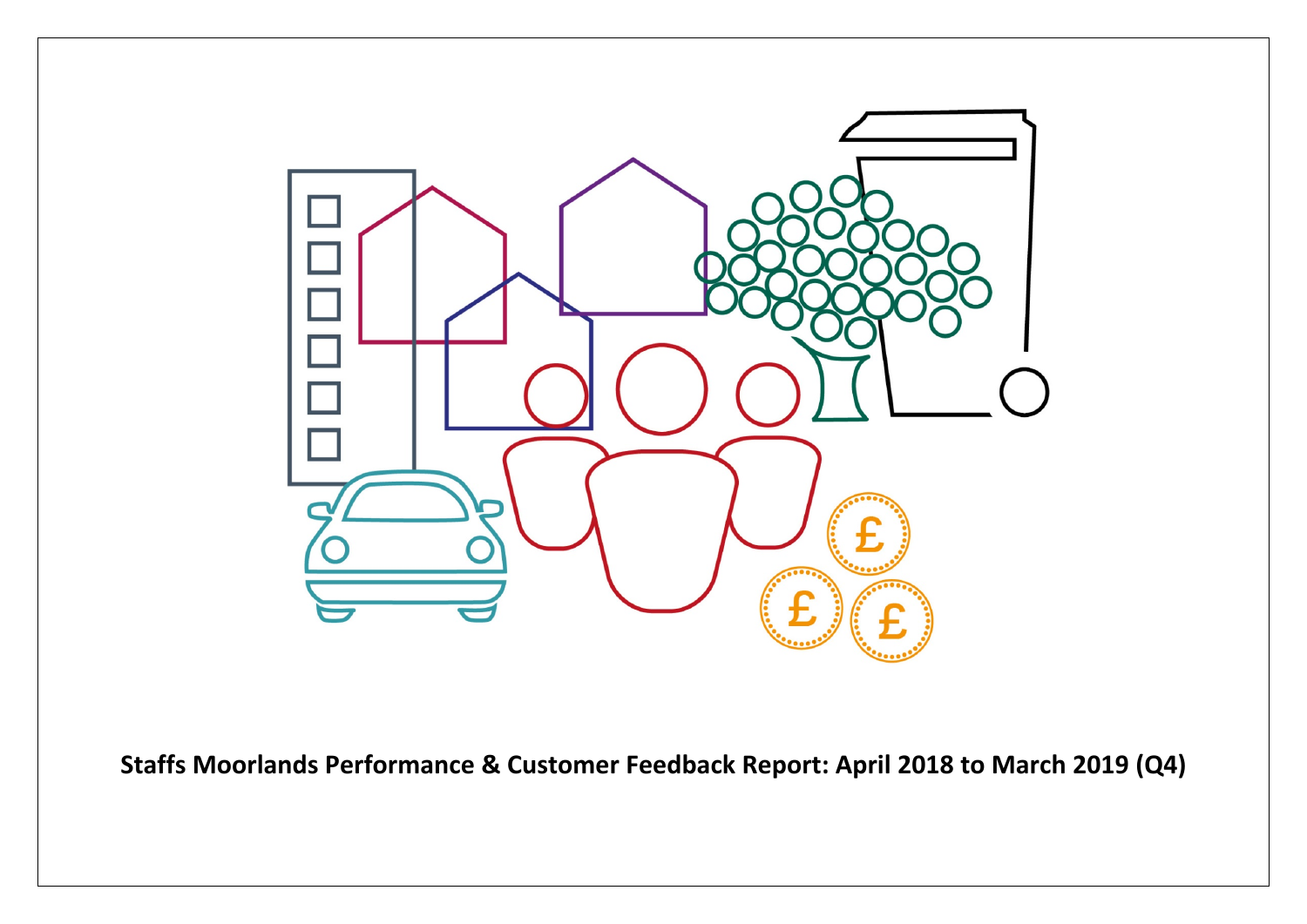## **Staffordshire Moorlands Q4 Summary**

The following report provides Councillors with an overview of performance at Staffs Moorlands for the period April 2018 to March 2019 in relation to the Council's corporate plan priorities and the associated performance targets and projects. The report also provides an overview of the results from the Council's customer feedback system in terms of how we handle and learn from complaints and the level of comments and compliments.

#### **Performance Overview**

There are 113 'monthly', 'quarterly', and 'annual only' reported performance measures at Staffs Moorlands. The chart below shows the results for the year and shows a 3% improvement on 2017/18. The actions being taken to address the 'off track' measures are detailed at the end of this report.

The report also provides an update on the progress of key projects that contribute to the priority actions outlined in the revised 2018-2019 Corporate Plan. The table below right explains the colour coding used to describe the current status of these projects / actions.



#### **Customer Feedback Overview**

There has been a reduction in complaints during 2018/19, down from 193 to 98. Repeat complaints stand at only 2% and performance in handing complaints in 10 days is ahead of the increased target. Further information about lessons learned is included in the report.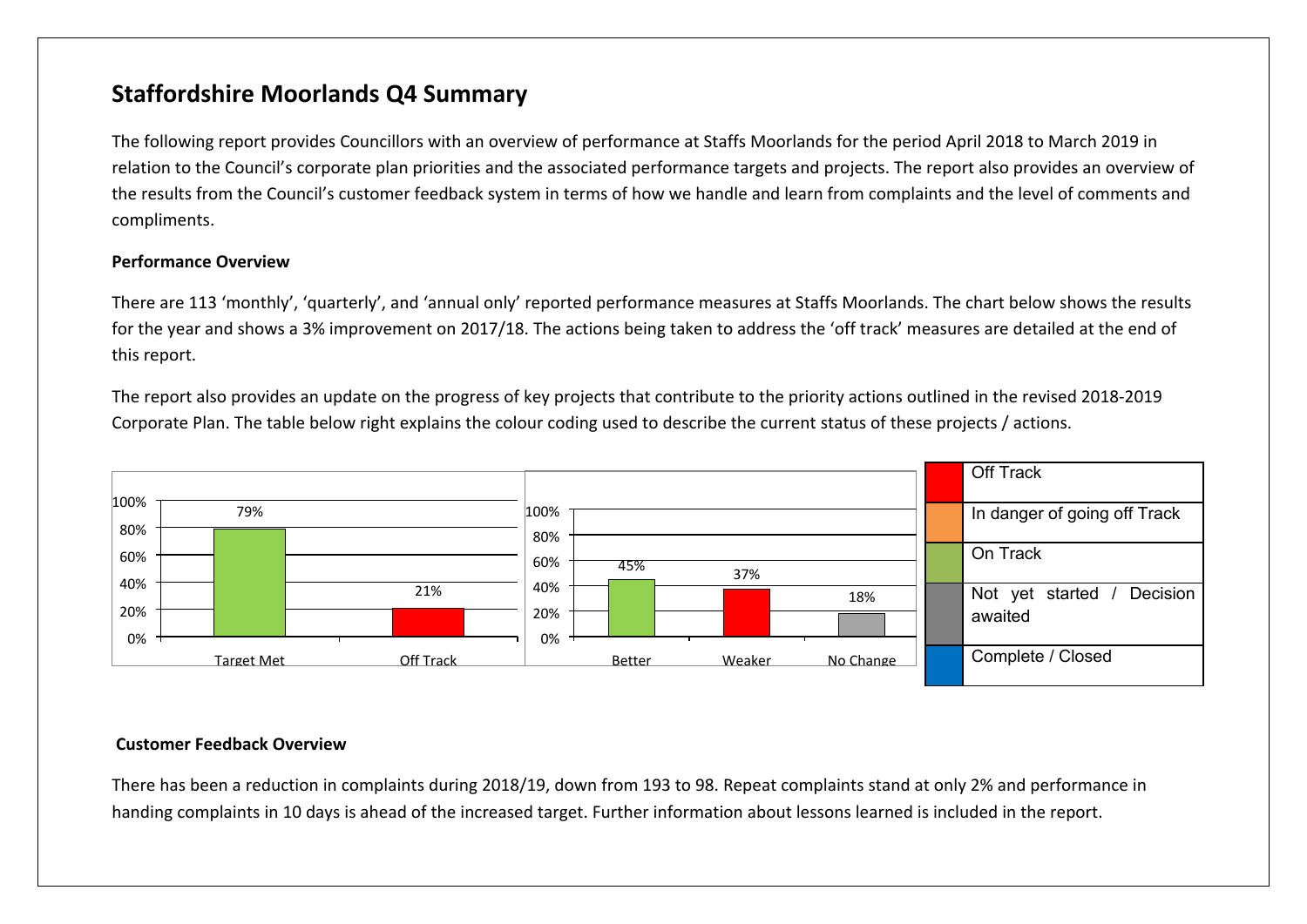

## *Aim 1: Help create a safer and healthier environment for our communities to live and work*

The Council failed to meet the Benefit processing targets for new claims and changes of circumstance. Following the introduction of Universal Credit, there has been a reduction in the number of new claims which has affected our ability to significantly reduce the average annual processing times. Households in temporary accommodation were also above the targeted level due to the effects of the homelessness reduction act.

### Celebrating Success:

At the end of 2018/19 the following performance indicators outstripped their targets:

- $\checkmark$  Accuracy of benefits processing
- $\checkmark$  level of external funding awarded for sport and physical activity
- $\checkmark$  homeless cases resolved
- $\checkmark$  Sports participation programmes created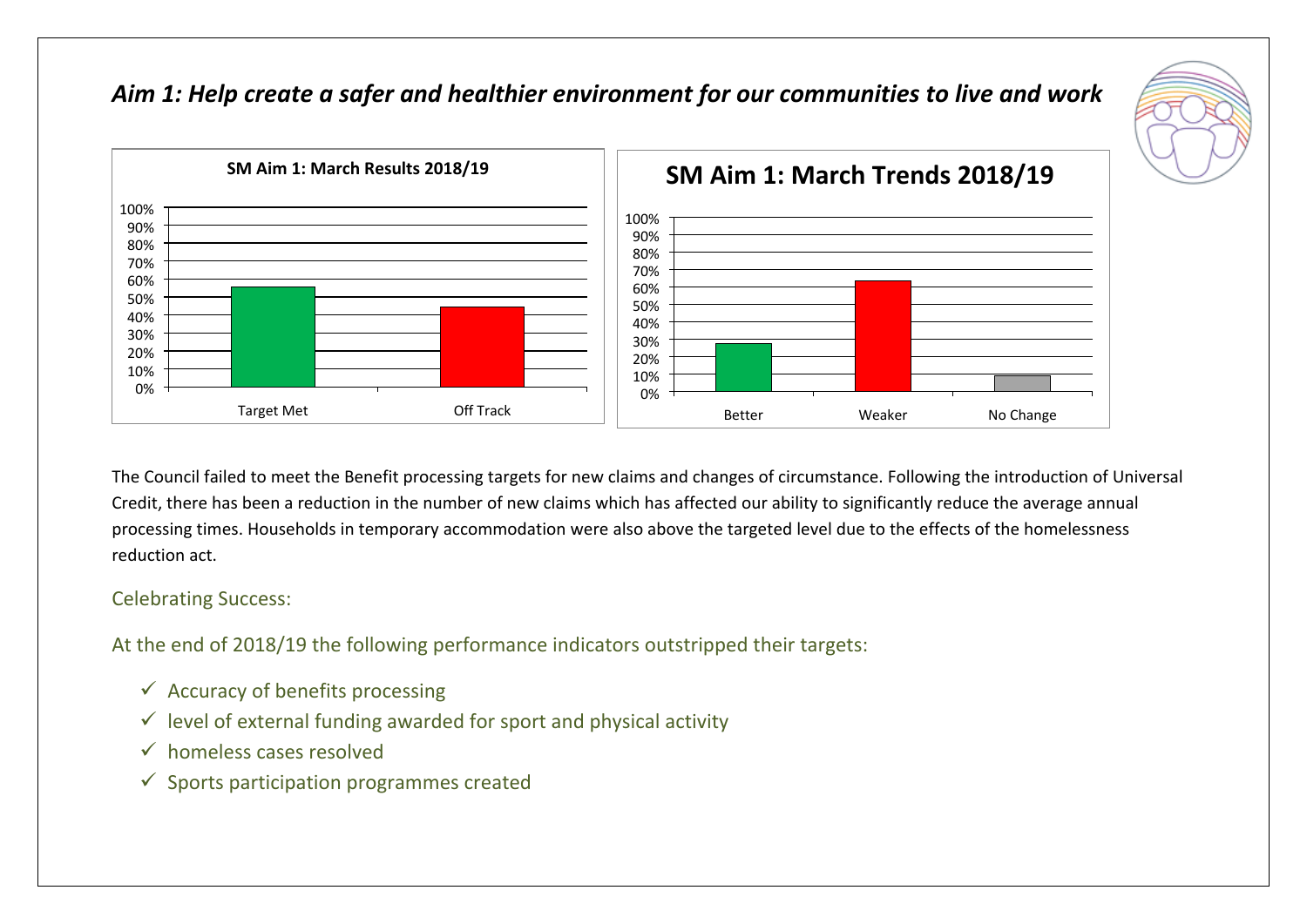| <b>Priority Action</b>                                                                                                                                                                                                               | <b>Status</b> | <b>Commentary – March</b>                                                                                                                                                                                                                                                                                                                                                                                                                                                                                                                                                                                                                                                                                  |
|--------------------------------------------------------------------------------------------------------------------------------------------------------------------------------------------------------------------------------------|---------------|------------------------------------------------------------------------------------------------------------------------------------------------------------------------------------------------------------------------------------------------------------------------------------------------------------------------------------------------------------------------------------------------------------------------------------------------------------------------------------------------------------------------------------------------------------------------------------------------------------------------------------------------------------------------------------------------------------|
| Help to ensure, through the scrutiny work programme, that<br>partner service provision, particularly health provision for<br>the elderly, is effective                                                                               |               | The Health O&S Panel met on the 13th February 2019.<br>The Panel heard detailed accounts of life with ME and how the<br>illness debilitated patients. The representatives advised<br>members that they had set up an informal group which met at<br>Meerbrook Village Hall which gave the opportunity for patients<br>and their carers to share information and experiences.<br>'Changes Health and Wellbeing' provided the Panel with an<br>overview of the services provided. The Panel received a<br>presentation on the Future of Local Health Services in Northern<br>Staffordshire and members gave their opinions and feedback to<br>the North Staffordshire Clinical Commissioning Group Officers. |
| Undertake detailed process benchmarking with high<br>performing / low cost councils with a view to identifying<br>value for money improvements for Housing Benefit<br>processing                                                     |               | Report received and sent to AMT for approval for completion of<br>this action - May 2019 Meeting.                                                                                                                                                                                                                                                                                                                                                                                                                                                                                                                                                                                                          |
| Ensure the Council is compliant with the requirements of the<br>new Homelessness Reduction Act                                                                                                                                       |               | Action Completed.                                                                                                                                                                                                                                                                                                                                                                                                                                                                                                                                                                                                                                                                                          |
| Implement the Council's new sport and physical activity<br>strategy and carry out research into nil cost facility provision<br>being achieved by other councils; in order to achieve<br>improved health and value for money outcomes |               | Contract extension documentation is expected to be signed off on<br>$29/4/19$ .                                                                                                                                                                                                                                                                                                                                                                                                                                                                                                                                                                                                                            |
| Complete the review of the CCTV system and implement the<br>agreed recommendations                                                                                                                                                   |               | The CCTV project is approaching the final stages. The next<br>recommendations from the consultants have been received. Notice<br>has been given with effect from 01/07/2019.                                                                                                                                                                                                                                                                                                                                                                                                                                                                                                                               |
| Develop a strategy for further development of affordable<br>and specialist housing                                                                                                                                                   |               | Continuing to review options for the future of Ascent.                                                                                                                                                                                                                                                                                                                                                                                                                                                                                                                                                                                                                                                     |
| Work with Staffordshire County Council and other partners<br>to ensure an effective partnership with central government                                                                                                              |               | Links to strategic partnerships project above.                                                                                                                                                                                                                                                                                                                                                                                                                                                                                                                                                                                                                                                             |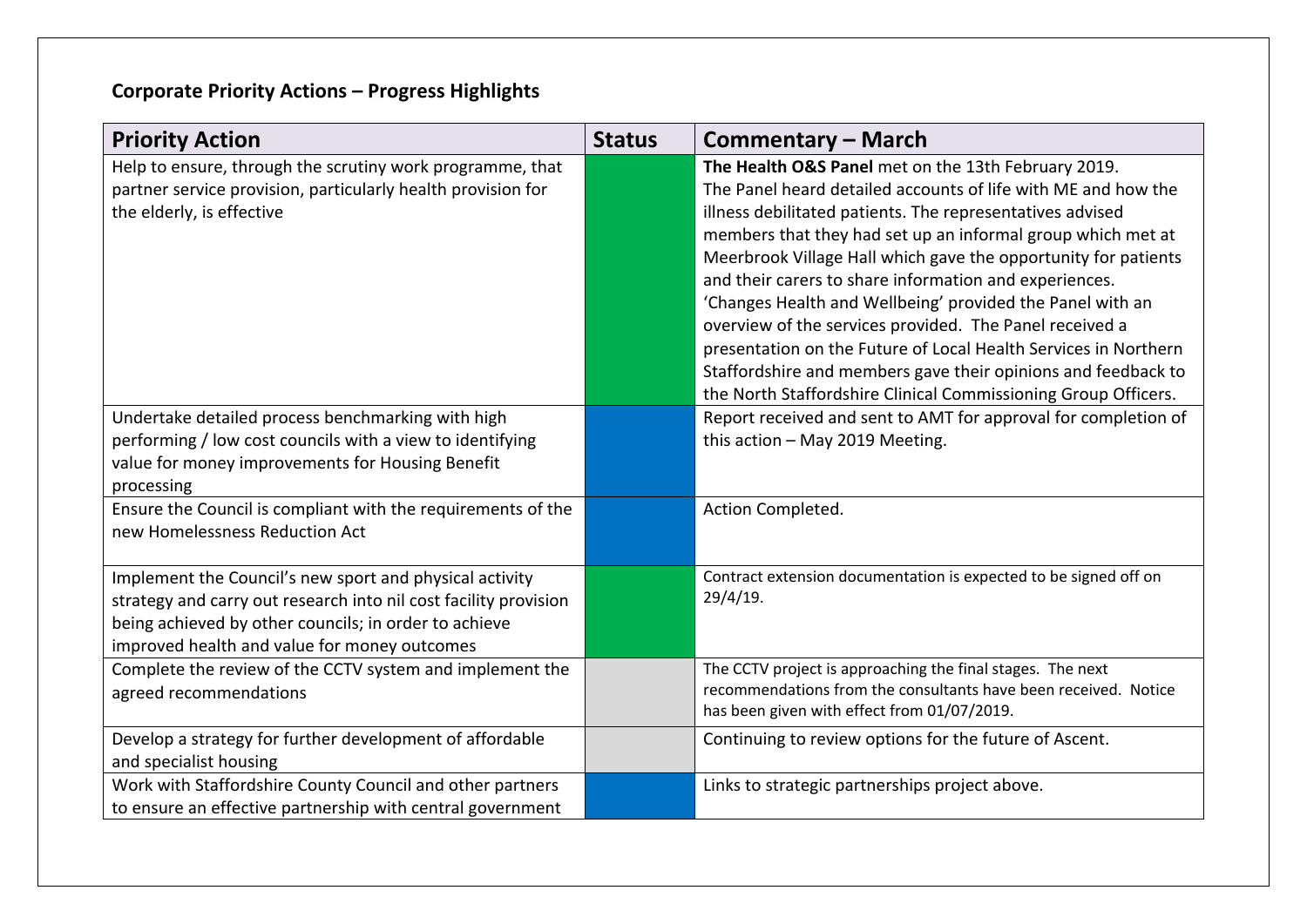## *Aim 2: Meet financial challenges and provide value for money*



Staffs Moorlands fell behind target for the completion of PEP appraisals, reportable / lost time accidents, planned procurement activity, invoice payment and SOCITM's website quality rating. Despite this, Aim Two remains a strong area for performance with the majority of targets being met and 60% of PIs showing an improvement on last year.

### Celebrating Success:

At the end of 2018/19 the following PIs outstripped their target:

- $\checkmark$  employee accidents
- $\checkmark$  Facebook followers
- $\checkmark$  on-contract spend
- $\checkmark$  council tax and business rates collected
- $\checkmark$  repeat complaints
- $\checkmark$  council business units let
- $\checkmark$  sundry debt reduction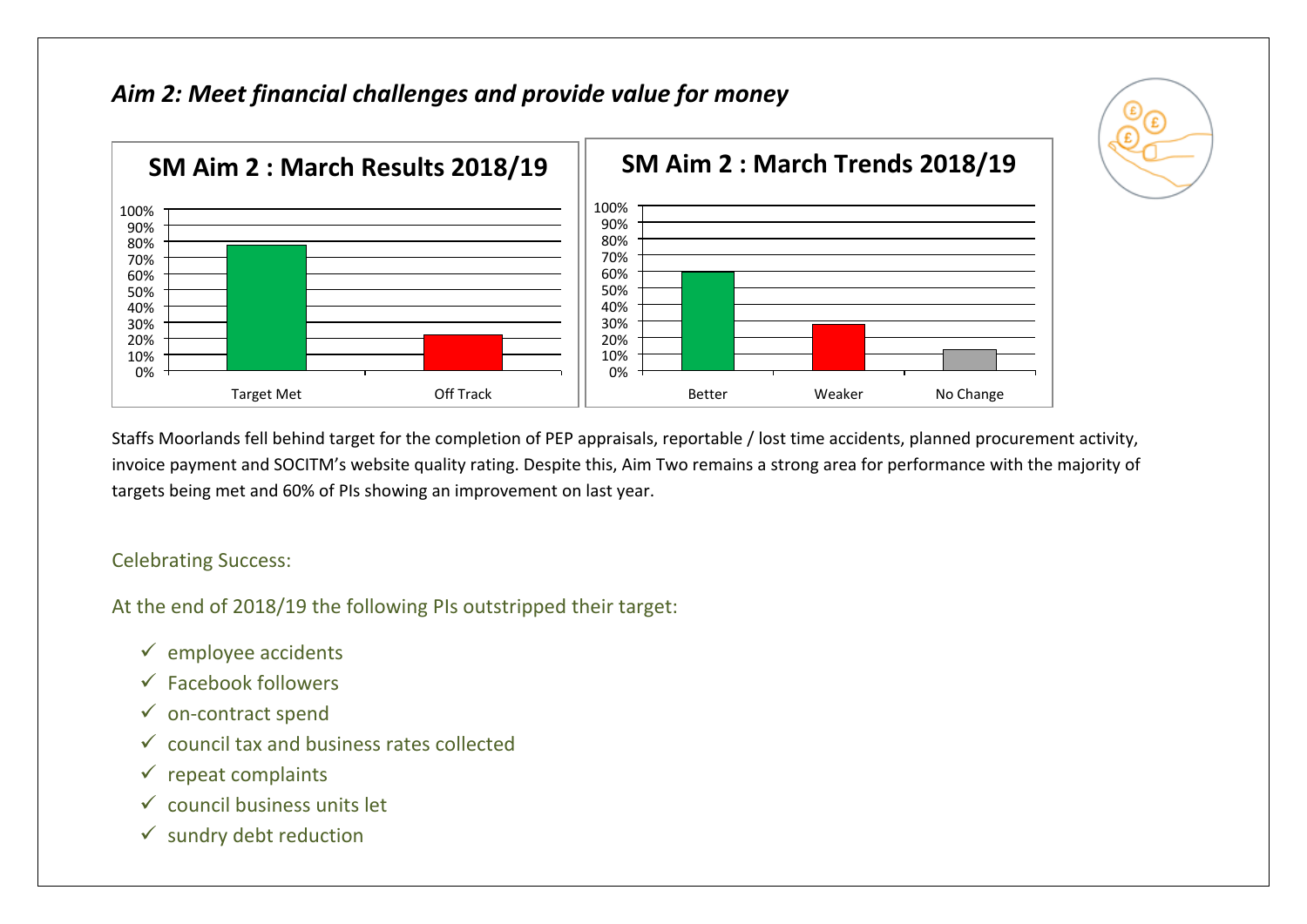| <b>Priority Action</b>                                                                                                                                                                                | <b>Status</b> | <b>Commentary – March</b>                                                                                                                                                                                                                                                                                                                                                                                                                                                                                                                                                                                                                                                                                                                                                                                                                              |
|-------------------------------------------------------------------------------------------------------------------------------------------------------------------------------------------------------|---------------|--------------------------------------------------------------------------------------------------------------------------------------------------------------------------------------------------------------------------------------------------------------------------------------------------------------------------------------------------------------------------------------------------------------------------------------------------------------------------------------------------------------------------------------------------------------------------------------------------------------------------------------------------------------------------------------------------------------------------------------------------------------------------------------------------------------------------------------------------------|
| Deliver the Channel Shift Programme                                                                                                                                                                   |               | The Digital Strategy is currently under review.<br>E billing will commence following year end.<br>The environmental reporting app was looked at as part of the CGI review. This will<br>be included in the new digital programme going forward, the work will be<br>prioritized.                                                                                                                                                                                                                                                                                                                                                                                                                                                                                                                                                                       |
| Provide advice and support for residents<br>affected by the rollout of Universal Credit<br>across Staffordshire Moorlands in 2018 in<br>order to help ensure a smooth transition<br>to the new system |               | Phase 1 has been completed and is now business as usual.                                                                                                                                                                                                                                                                                                                                                                                                                                                                                                                                                                                                                                                                                                                                                                                               |
| Continue to embed good information<br>management practices through the<br><b>ASSURED framework</b>                                                                                                    |               | The Assured framework is regularly publicised via Keeping You Informed and staff<br>are encouraged to report data breaches. The GDPR action plan is monitored<br>through the Information Governance Group.<br>A number of training sessions have taken place to help key staff comply with GDPR,<br>with further sessions planned for staff requiring in depth training. The online<br>training package has been completed and is being rolled out to all staff on a team<br>by team basis from Q1 2019-20.<br>Information Asset Registers are complete and have being reviewed by audit.<br>Protective Marking briefing sessions are taking place with teams as required.<br>Our approach to Data Protection Impact Assessments has been reviewed following<br>training and has been integrated into procurement and project management<br>processes. |
| Develop and implement a plan to identify<br>new and innovative ways of generating<br>income                                                                                                           |               | A target has been included as part of the new efficiency and rationalisation strategy<br>2017/18 - 20/21. Updates for various streams:<br><b>Commercial properties</b> - Project now closed as business as usual, the finalized<br>report is being implemented. A delegated report is to be written for rental on the<br>community unit.<br>Fees and charges- Next review for 2019/20 budget setting/MTFP. Cash up against<br>efficiency target to be undertaken during 2018/19.<br>Advertising/Sponsorship - The current status being reviewed and a formal project<br>board is being established. A new policy is to be written and adopted.<br>Affordable Housing - Continuing to review options for the future of Ascent.                                                                                                                          |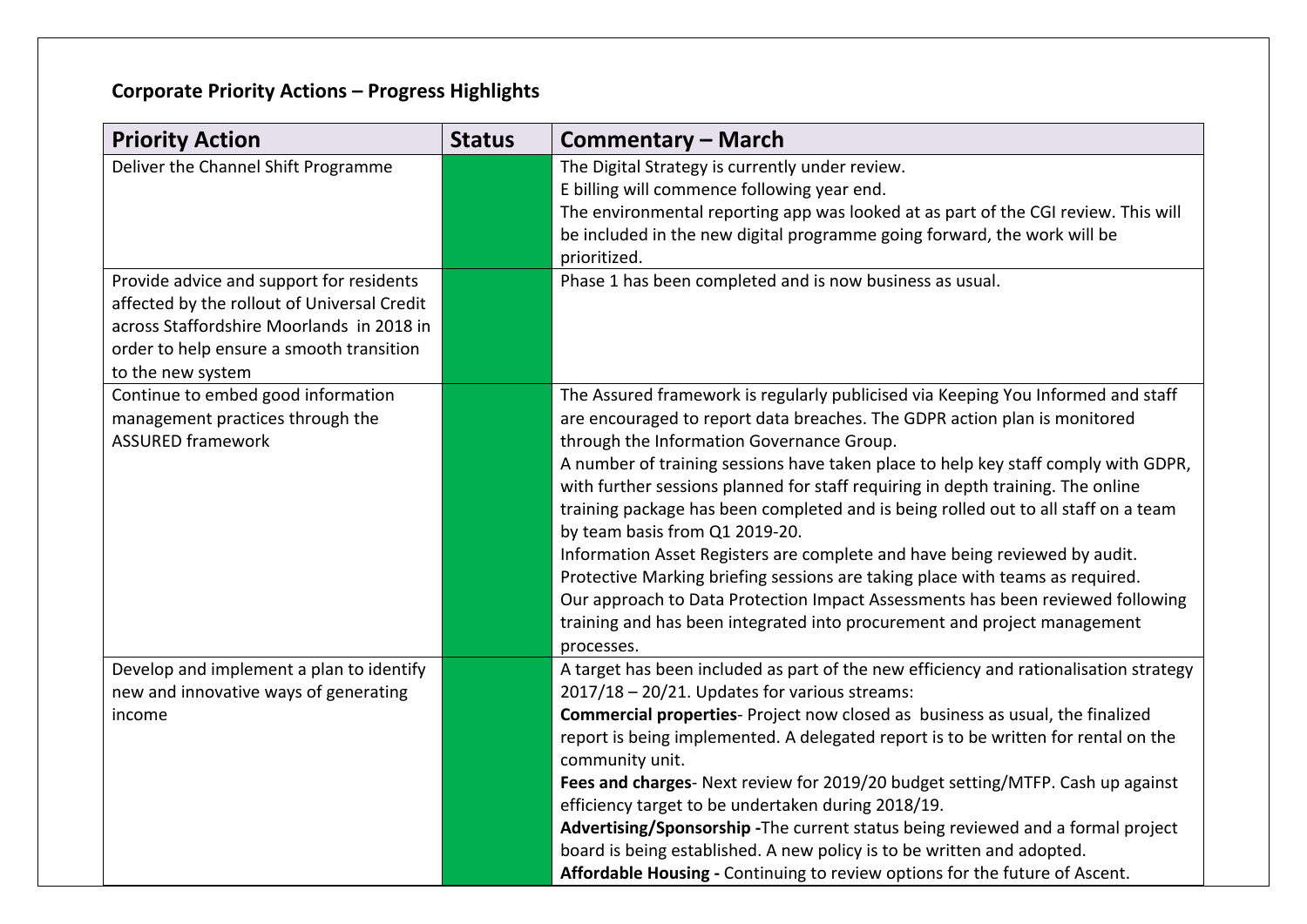| <b>Priority Action</b>                                                                                                                                                | <b>Status</b> | Commentary – March                                                                                                                                                                                                                                                                                                                                                                                                                                                                                                                                                                                                              |
|-----------------------------------------------------------------------------------------------------------------------------------------------------------------------|---------------|---------------------------------------------------------------------------------------------------------------------------------------------------------------------------------------------------------------------------------------------------------------------------------------------------------------------------------------------------------------------------------------------------------------------------------------------------------------------------------------------------------------------------------------------------------------------------------------------------------------------------------|
|                                                                                                                                                                       |               | Empty Homes- North Staffordshire rent to buy scheme, purchase and repair<br>scheme with EPIC housing association:<br>- an update report has been provided to the portfolio holder<br>- empty properties have been targeted- further letters have been sent to empty<br>property owners highlighting the scheme<br>- 1 completion and 2 sales are proceeding with the solicitors, 3 further property<br>offers being negotiated.                                                                                                                                                                                                 |
| Refresh and implement the Asset<br>Management Plan, including a review of<br>public estate, and ensure adequate<br>facilities management arrangements are<br>in place |               | Facilities Management: An agreement to extend has been made with DCC with 3<br>months notice, a meeting was held at the beginning of April. We have received a<br>quote from Kier regarding the condition surveys proposal.<br>Corporate and other relevant policies have been fed through to CIPFA for the Asset<br>Management Plan.<br>Team members have met with CIPFA regarding the compliance audit and the report<br>has been received. A meeting took place at the beginning of February with CIPFA to<br>review the current status. A system demonstration has been arranged for the end<br>of April with the supplier. |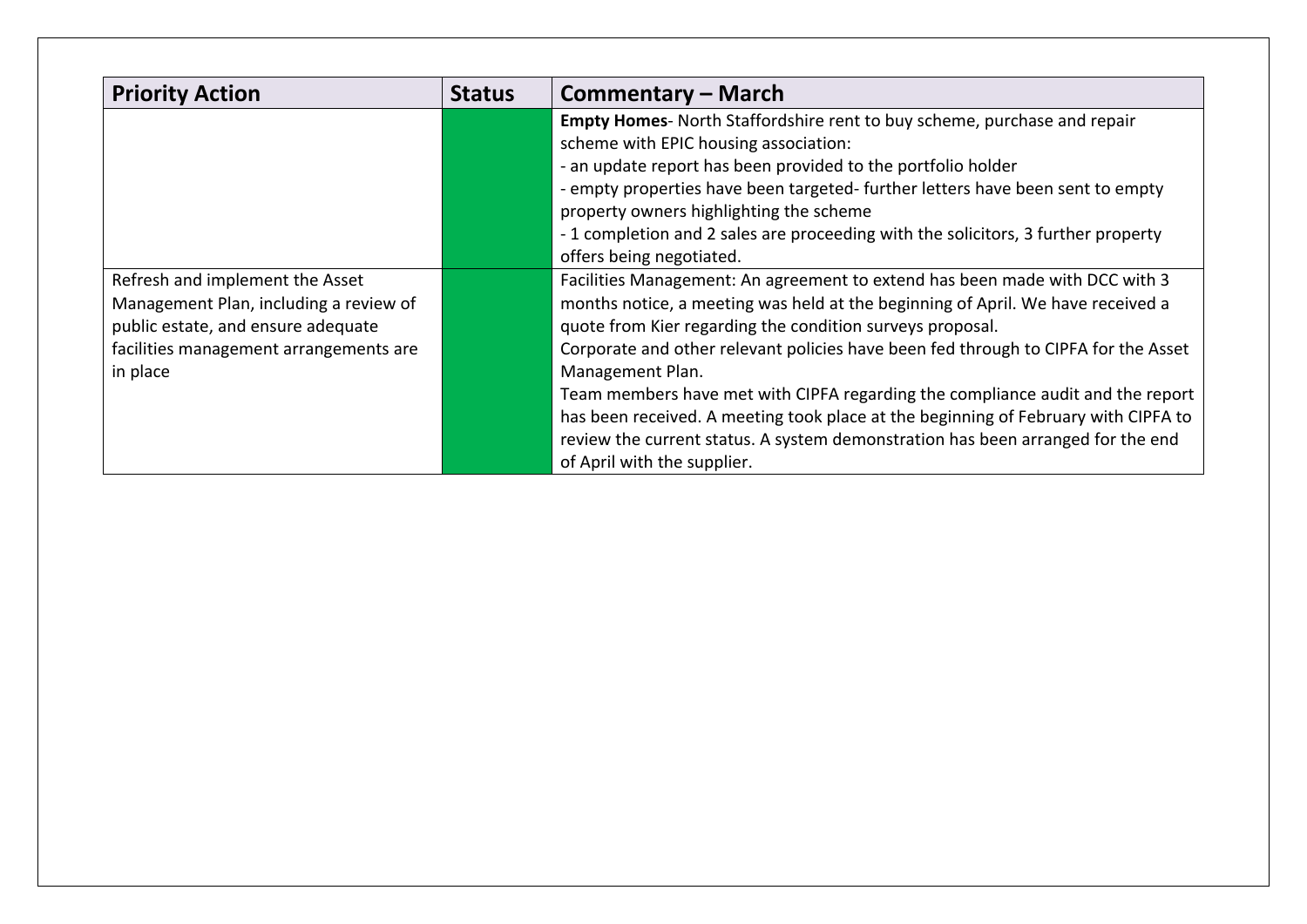# *Aim 3: Help create a strong economy by supporting further regeneration of towns and villages*

OPE



The Council performed well against Aim Three with only 2 PIs off track. Staffs Moorlands failed to hit the satisfaction target from planning agents but hit all of the planning processing targets. The town centre vacancy rate at Staffs Moorlands has risen from 11.5% to 15%; with Cheadle having the highest proportion of empty shops at 20%.

### Celebrating Success:

At the end of 2018/19 the following performance indicators outstripped their targets:

- $\checkmark$  Major, Minor and other planning applications processed on time
- $\checkmark$  Major and minor developments allowed on appeal
- $\checkmark$  planning enforcement activity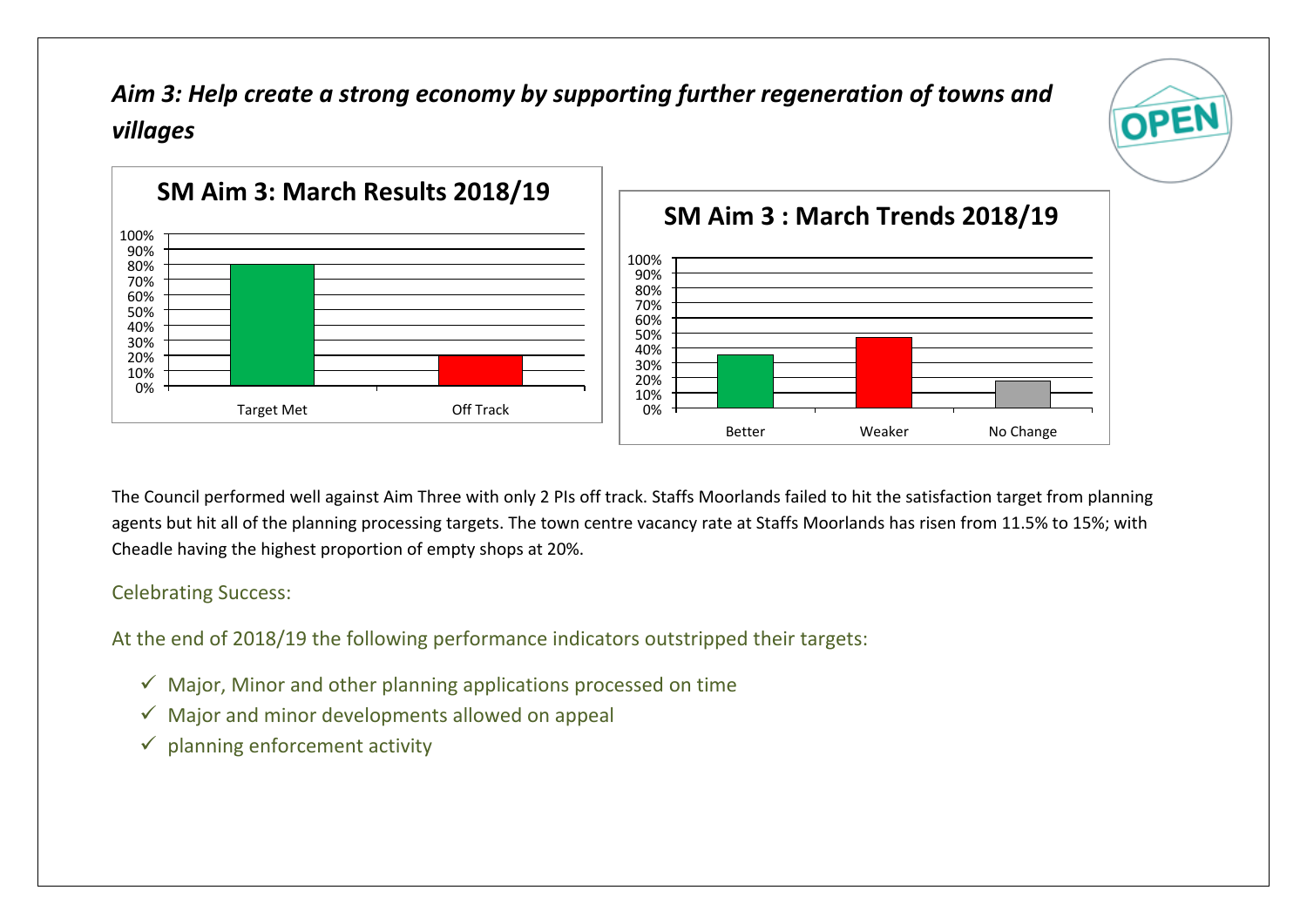| <b>Priority Action</b>                                                                                                                                                                   | <b>Status</b> | <b>Commentary – March</b>                                                                                                                                                                                                                                                                                                                                                                                                                                                                                                                         |
|------------------------------------------------------------------------------------------------------------------------------------------------------------------------------------------|---------------|---------------------------------------------------------------------------------------------------------------------------------------------------------------------------------------------------------------------------------------------------------------------------------------------------------------------------------------------------------------------------------------------------------------------------------------------------------------------------------------------------------------------------------------------------|
| Undertake detailed process benchmarking<br>with high performing / low cost councils<br>with a view to identifying value for money<br>improvements for Planning application<br>processing |               | Report received and sent to AMT for approval for completion of this action - May<br>2019 Meeting.                                                                                                                                                                                                                                                                                                                                                                                                                                                 |
| Implement the town deal in Biddulph in<br>partnership with Biddulph Town Council                                                                                                         |               | Draft stage-2 report completed with input from the landowners, demand analysis<br>and highways with regard to infrastructure requirements and preferred junctions. A<br>meeting has been held to review options and materials for the consultation event<br>and there was an information drop in session held at the beginning of February.<br>Proposed consultation was pushed back by 4 weeks due to delays in receiving the<br>local plan examination feedback on site. This will probably have an overall impact<br>of approximately 2 weeks. |
| Support the development of Cornhill and<br>improved rail links                                                                                                                           |               | Joint bid venture between SMDC and the landowner and developer of an adjacent<br>site to deliver both Cornhill West (outline pp) and Cornhill East (SMDC ownership)<br>was submitted to LGF in October. The bid submitted to LGF was not successful, final<br>outcome from LEP awaited.                                                                                                                                                                                                                                                           |
| Develop and implement plans to extend<br>the public market operations                                                                                                                    |               | The work to the Butter Market has been completed and was launched in March.<br>CityB- legal agreements and licences are to be reviewed.                                                                                                                                                                                                                                                                                                                                                                                                           |
| Develop a master plan for the Leek Mill<br>Quarter                                                                                                                                       |               | The Leek Mill Quarter masterplan is not being commissioned at present as the sale<br>of the Social Services building and the new ownership of London Mill means that<br>the private sector will lead on this.                                                                                                                                                                                                                                                                                                                                     |
| Support the development of the former<br>Churnet Works site in Leek                                                                                                                      |               | There are discussions with the developer regarding the freehold price and the<br>timescale has slipped due to the on-going negotiations. The planning application<br>will not be submitted by the developer until the price has been agreed.                                                                                                                                                                                                                                                                                                      |
| Submit the Draft Local Plan to the<br>Planning Inspector by the end of June<br>2018                                                                                                      |               | Action Complete.                                                                                                                                                                                                                                                                                                                                                                                                                                                                                                                                  |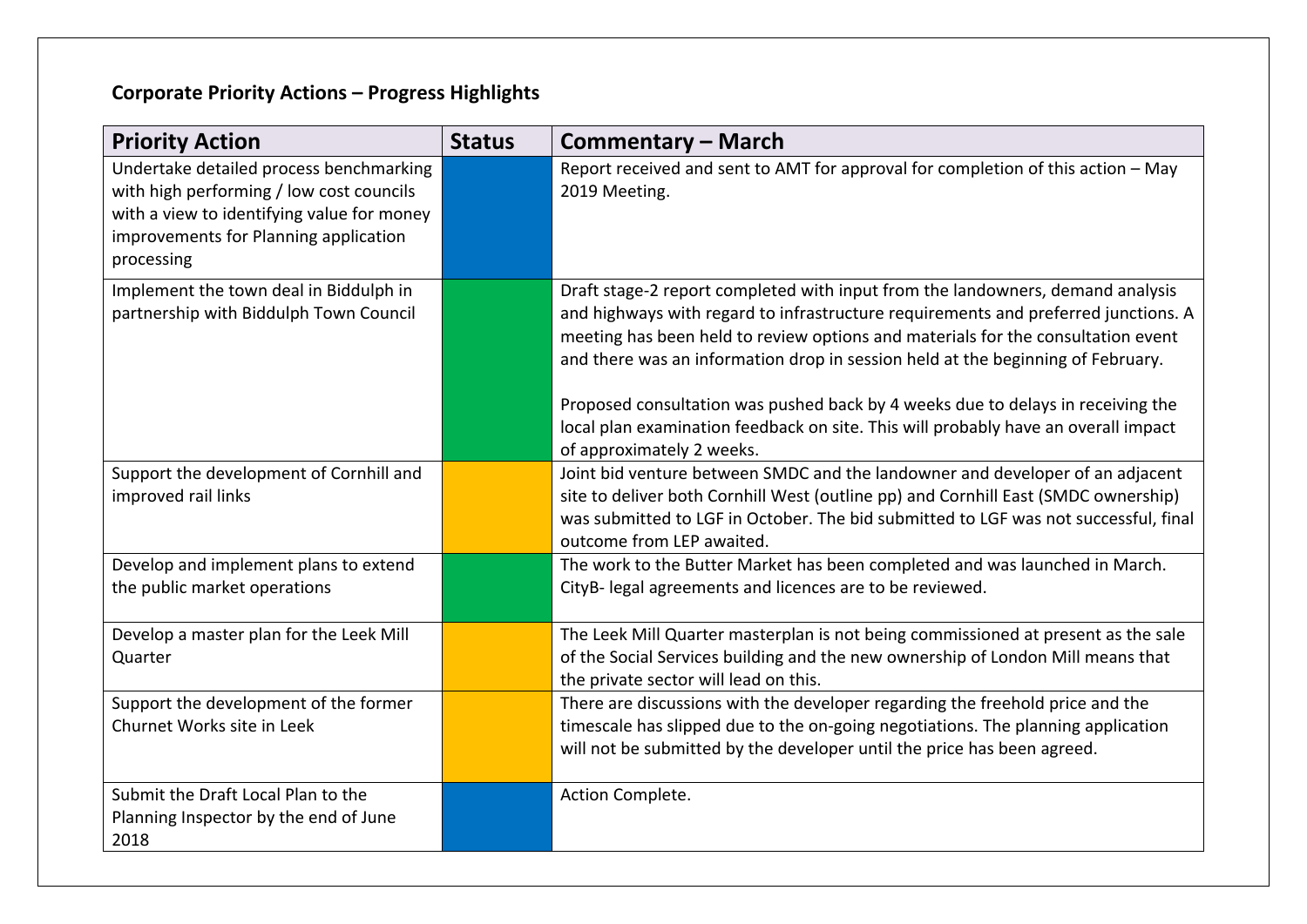## *Aim 4: Protect and Improve the Environment*



Aim Four is the Council's strongest area in terms of performance. The recycling rates are estimates only at this stage and won't be confirmed until later in the year but at present are marginally below target.

#### Celebrating Success:

At the end of 2018/19 the following PIs outstripped their targets:

- $\checkmark$  fly-tipping incidents
- $\checkmark$  ASB enforcements (fixed penalty notices, warnings and community protection notices)
- $\checkmark$  missed bins
- $\checkmark$  street cleanliness standards
- $\checkmark$  community clean ups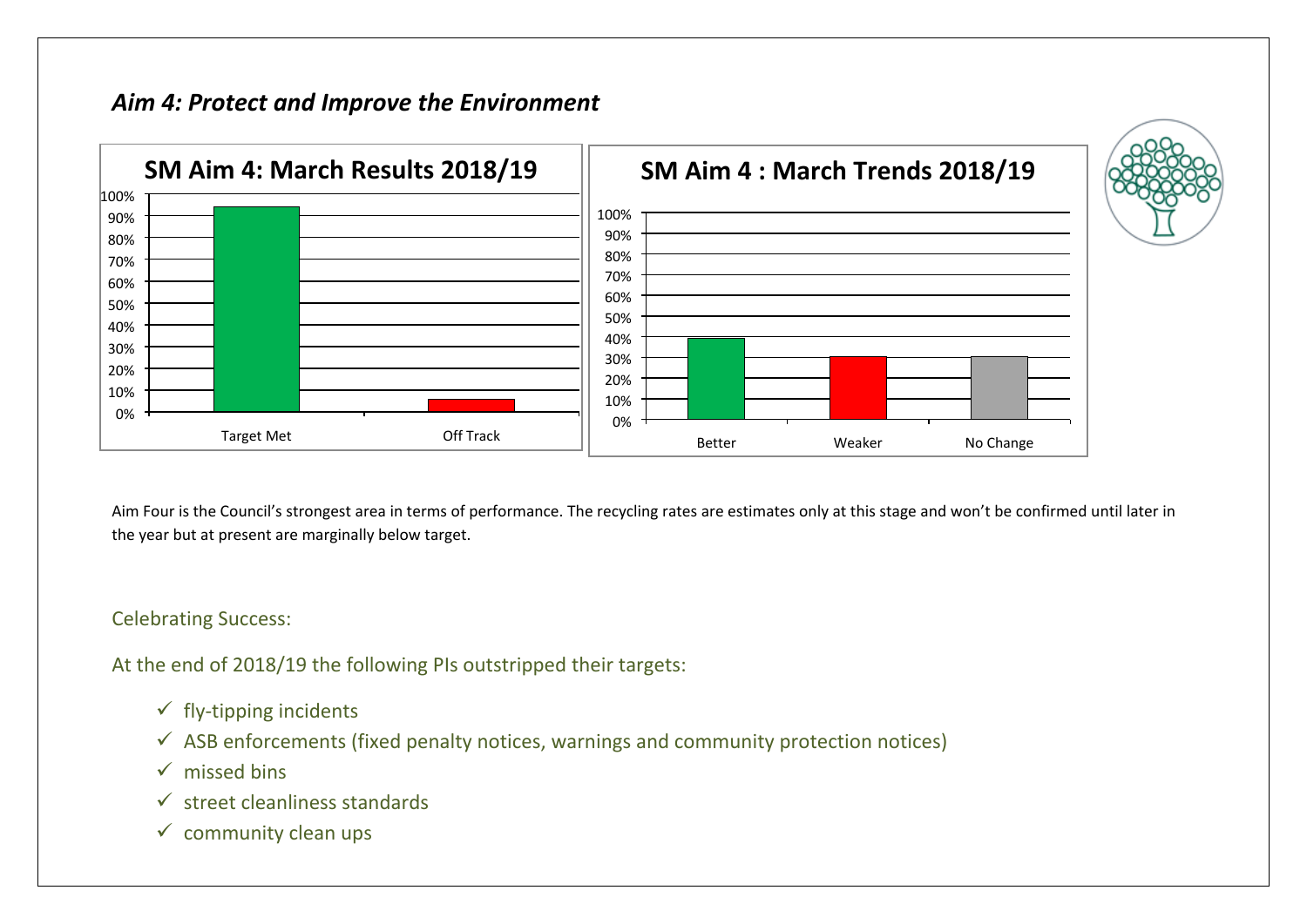| <b>Priority Action</b>                                                                                                                                                                                                                                                                                                | <b>Status</b> | <b>Commentary – March</b>                                                                                                                                                                                                                                                                                                                                                                                                                                           |
|-----------------------------------------------------------------------------------------------------------------------------------------------------------------------------------------------------------------------------------------------------------------------------------------------------------------------|---------------|---------------------------------------------------------------------------------------------------------------------------------------------------------------------------------------------------------------------------------------------------------------------------------------------------------------------------------------------------------------------------------------------------------------------------------------------------------------------|
| Successfully deliver Phases 2 and 3 of the<br>transfer of services to Alliance<br>Environmental Services Ltd, our new joint<br>venture company, to deliver waste,<br>streets and ground maintenance services<br>on behalf of the Council in order to<br>achieve improved performance and value<br>for money outcomes. |               | Awaiting confirmation of phase 3 go live date in order for the consultation process<br>to commence.                                                                                                                                                                                                                                                                                                                                                                 |
| Establish a developer open space<br>contributions plan                                                                                                                                                                                                                                                                |               | An Open Space Audit and Playing Pitch Strategy have been completed and forms<br>part of a wider Developer Contributions SPD (Supplementary Planning Document).<br>The intention is to contract this work out to a consultant and the draft specification<br>is now being developed. The tender will be advertised in January 2019 with a view<br>to an appointment being made in February. Following consultation, the SPD should<br>be adopted by the end of 2019. |
| Make Improvements to the Tean Road<br>Recreation ground in Cheadle                                                                                                                                                                                                                                                    |               | The concreting on the skate park will be completed at the beginning of April,<br>reinstatement works will start the following week. The Rospa visit took place Mon<br>01/04/2019 to sign the project off. Turfing reinstatement works are being sought<br>directly by Cheadle TC as our project specification only included grass seeding.                                                                                                                          |
| Identify and implement an approach to<br>reduce the cost of country parks                                                                                                                                                                                                                                             |               | SOTCC have not progressed the freehold transfer of Wetley Moor to SMDC, having<br>not obtained member approval. In addition they have not provided an up to date<br>position in regard to the tenancy situation without which SWT are not prepared to<br>progress the transfer. The project has now stalled as officers are unable to obtain a<br>response from SOTCC regarding the time frame for this to occur. Affected<br>employees have been advised.          |
| Develop a plan to improve Brough Park<br>with Heritage Lottery Fund support                                                                                                                                                                                                                                           |               | Stage 3 requirements are to be included in a full project review. The play area will<br>need a new report as the direction has changed from the original. Planning<br>permission has been granted for the floodlights at the skate park and as a result we<br>have received confirmation of the Sport England funding (£50k). We await<br>confirmation of the date for the installation works. A new path has also been<br>installed to the skate park.             |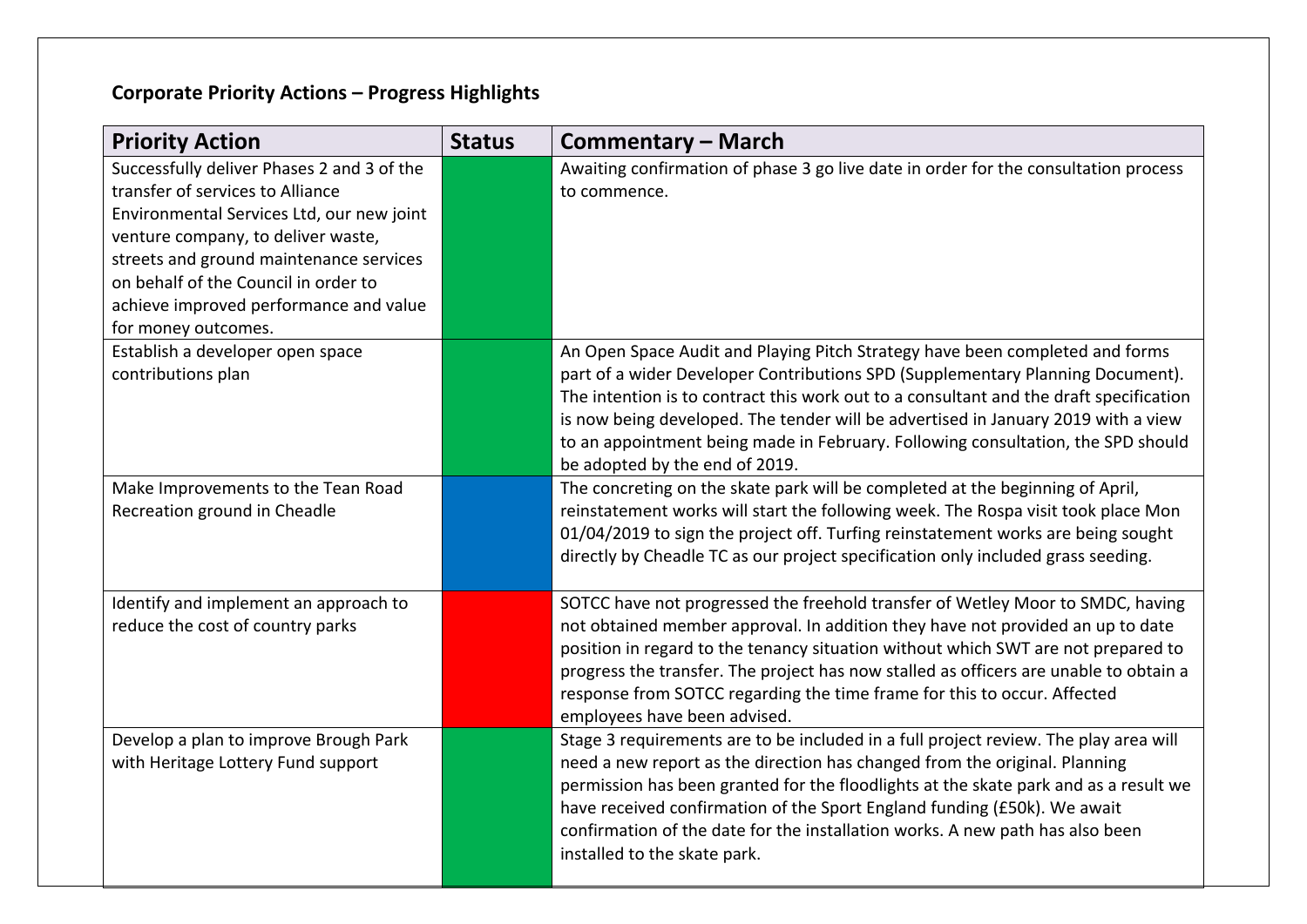| <b>Priority Action</b>                  | <b>Status</b> | Commentary – March                                                                 |
|-----------------------------------------|---------------|------------------------------------------------------------------------------------|
| Reduce the Council's energy consumption |               | Corporate and other relevant policies have been fed through to CIPFA for the Asset |
| and associated costs (through the Asset |               | Management Plan.                                                                   |
| Management Plan)                        |               | Team members have met with CIPFA regarding the compliance audit and the report     |
|                                         |               | has been received. A meeting took place in February with CIPFA to review the       |
|                                         |               | current status.                                                                    |
|                                         |               | A system demonstration has been arranged at the end of April with the supplier.    |
|                                         |               |                                                                                    |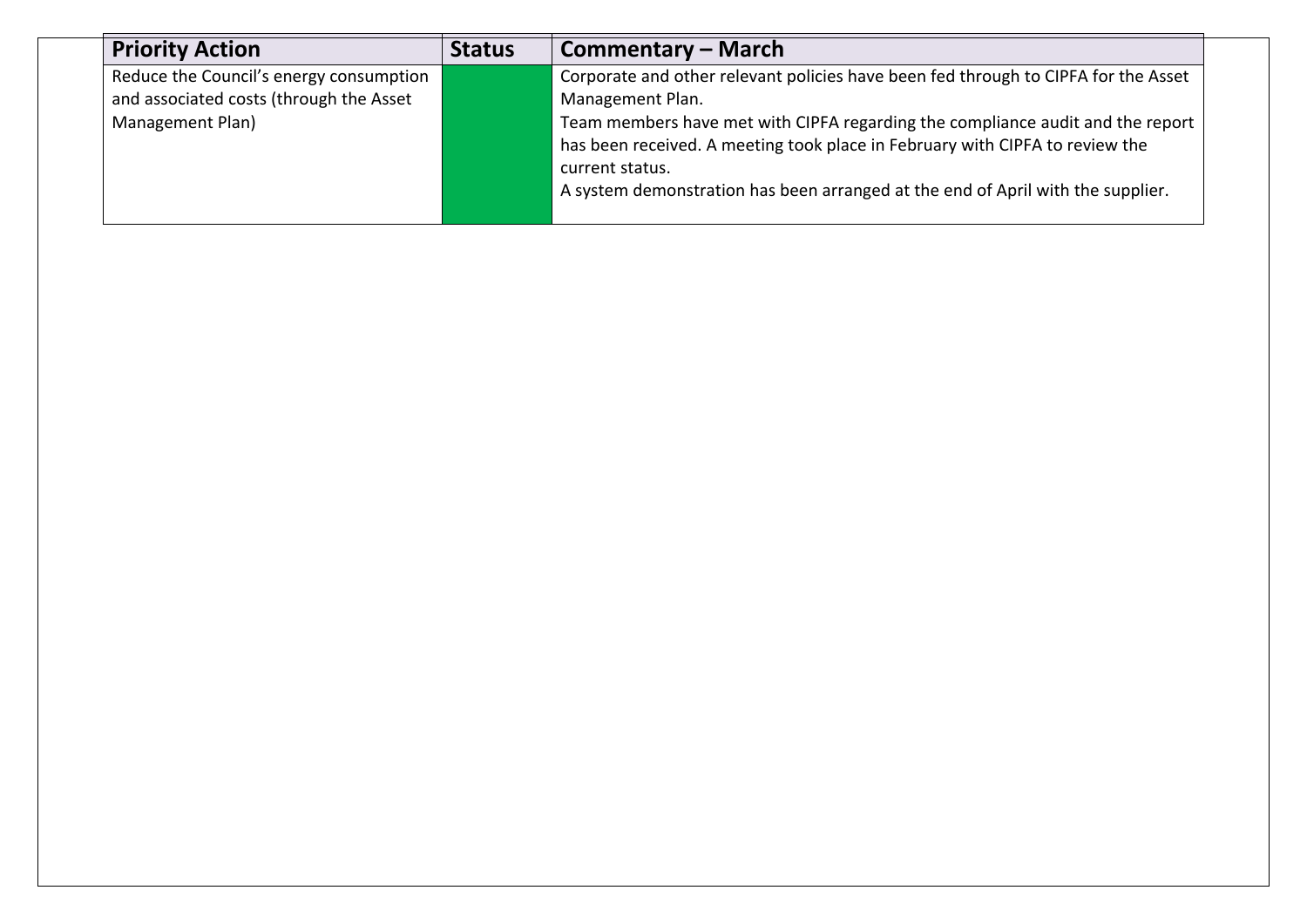### **Customer Feedback**

#### **Complaints**

The Council received a total of 98 stage one complaints across 14 service areas during the period Apr 2018 to March 2019. This is a decrease compared to the same period last year when we received 193 complaints. Waste received the greatest proportion with 33 complaints (34%). Details are shown in the graph below:

## **Stage 2 & 3 Complaints** 9 complaints were dealt with at stage 2 in Q4:

| <b>Service</b>             | <b>Complaint</b>                      | <b>Outcome</b>                                     |
|----------------------------|---------------------------------------|----------------------------------------------------|
| <b>Stage 2</b>             |                                       |                                                    |
| Dem/Comm. 0315             | Officer conduct                       | All processes followed correctly                   |
| Enforcement 0316           | Officer conduct                       | Partially Upheld : accepted some<br>responsibility |
| Enforcement 0349           | Incorrect dealing<br>with enquiry     | All processes followed correctly                   |
| <b>Customer Sycs. 0375</b> | Officer conduct                       | Partially Upheld : accepted some<br>responsibility |
| V Services 0410            | <b>Parking Attendant</b><br>conduct   | Partially Upheld : accepted some<br>responsibility |
| <b>Council Tax 0427</b>    | Overdue amount<br>error               | Upheld: accepted at fault                          |
| Planning 0429              | Disagreement with<br>officer decision | All processes followed correctly                   |
| <b>Council Tax 0445</b>    | Charges & officer<br>conduct          | All processes followed correctly                   |
| Planning 0453              | Officer conduct                       | All processes followed correctly                   |

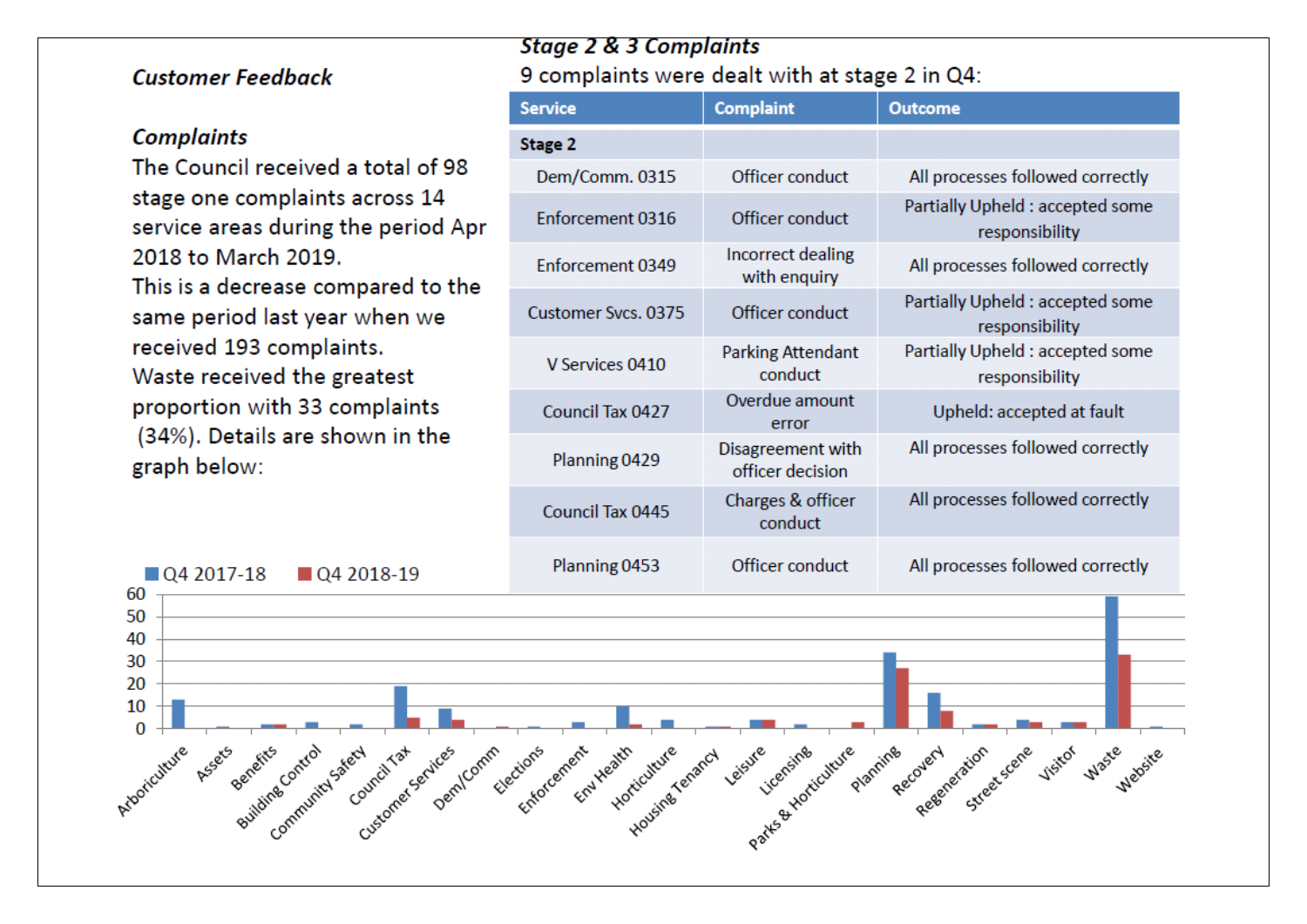### Performance

The table below shows the current performance together with the performance for the same period last year. Repeat complaints have met target at 2%, an improvement from 4% last year. Complaints responded to within 10 days have also met target at 98%, no change from last year.



## **Kev Outcomes:**

Repeated assisted collections missed:

AES supervisors to monitor collections in the coming weeks.



## **No Repeat issues for Q4**

Ombudsman Decisions. The Council received 3 Local Government Ombudsman decisions in Quarter 4: one was not investigated and two were out of jurisdiction.

Compliments and Comments The Council has also captured 184 comments and 82 compliments through its feedback system during the period Apr 2018 to March 2019:

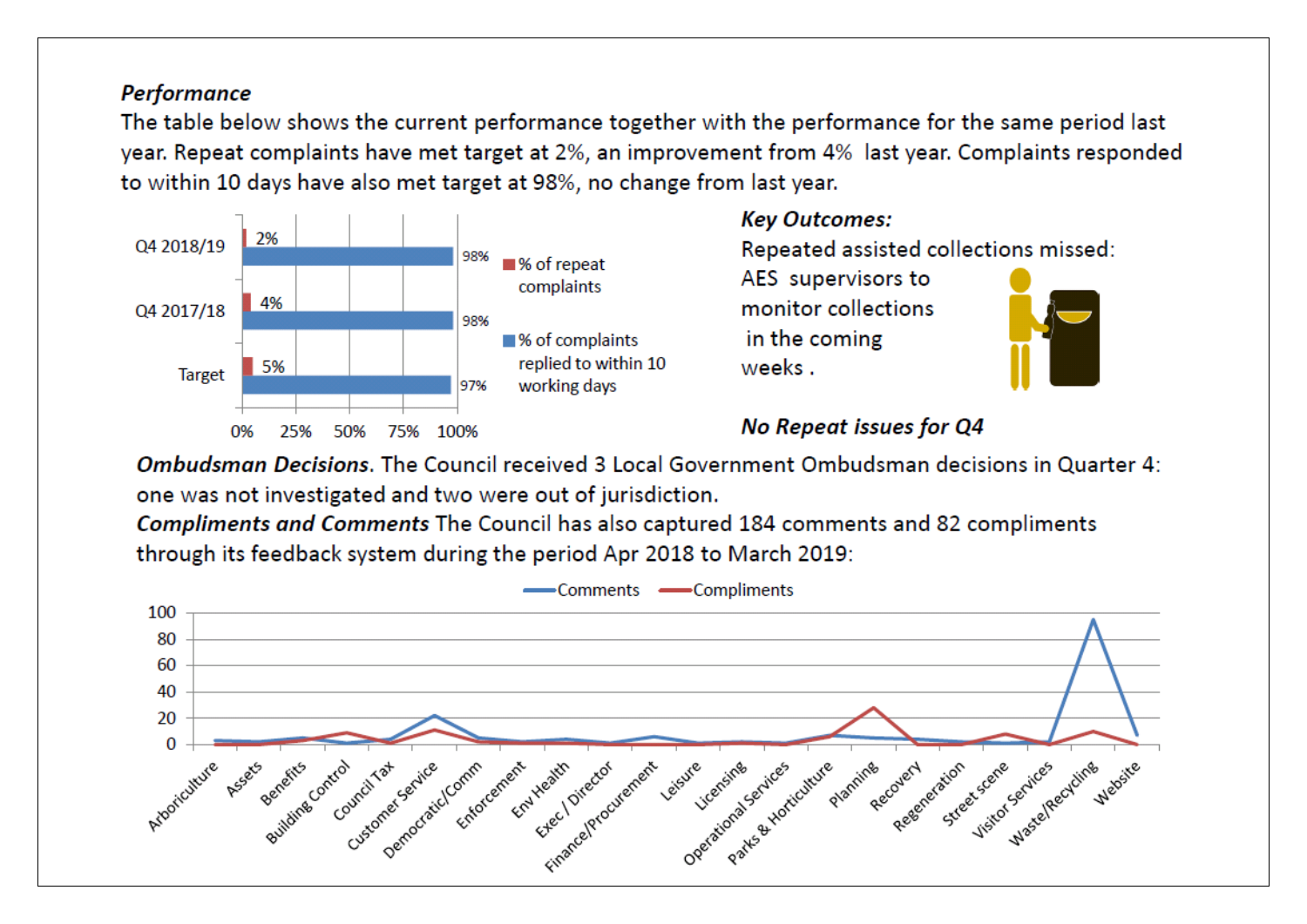# Areas for Improvement: 2018/19 Outturn

| <b>Measure of Success (PI)</b>                                                             | Aim / Objective                                                | <b>Service Lead</b>                     | <b>Target</b><br>2018/19 | <b>Result</b><br><b>Mar 2019</b> | <b>Service Manager Commentary (reasons for</b><br>performance / SMART actions to improve)                                                                                                                                                                                                                                                                                                                                                                                      |
|--------------------------------------------------------------------------------------------|----------------------------------------------------------------|-----------------------------------------|--------------------------|----------------------------------|--------------------------------------------------------------------------------------------------------------------------------------------------------------------------------------------------------------------------------------------------------------------------------------------------------------------------------------------------------------------------------------------------------------------------------------------------------------------------------|
| <b>Staffs Moorlands</b>                                                                    |                                                                |                                         |                          |                                  |                                                                                                                                                                                                                                                                                                                                                                                                                                                                                |
| <b>Housing Benefits</b><br>Processing: Time taken to<br>process new claims                 | Aim 1: Increased supply of<br>good quality affordable<br>homes | <b>Assistant Chief</b><br>Executive     | 18 days                  | 22.34 days                       | The early part of each year is challenging for<br>benefits with year end closedown and other<br>pressures affecting performance. Usually we                                                                                                                                                                                                                                                                                                                                    |
| <b>Housing Benefits</b><br>Processing: Time taken to<br>process changes of<br>circumstance |                                                                |                                         | 7 days                   | $10.52$ days                     | have been able to claw this back across the year,<br>however the challenges of UC roll outs and<br>moving to the shared service have affected this<br>year. UC has meant less new claims for HB again<br>affecting the ability to make up for a slow start<br>and closedowns. We have also seen an increase<br>in changes as a result. Benefits performance is a<br>key area for improvement in 2019/20 and we are<br>revising our structure and processes to support<br>this. |
| Number of households in<br>temporary accommodation                                         |                                                                |                                         | 10                       | 11                               | The Homeless Reduction Act has extended the<br>persons to whom we have a duty and this has<br>impacted upon the levels of temporary<br>accommodation required.                                                                                                                                                                                                                                                                                                                 |
| NEW: Number of new<br>volunteering programmes<br>created in priority areas                 | Aim 1: Provision of high<br>quality leisure facilities         | <b>Head of Service</b><br>Commissioning | $\overline{2}$           | $\mathbf 0$                      | We are still in the infancy of delivering<br>programmes in priority areas, existing targets<br>have proven to be too ambitious . Requested that<br>this measure is made contextual to give the team<br>time to re-focus their efforts in the priority areas<br>where we have commenced work, leading to<br>targets being reviewed for 2020-21.                                                                                                                                 |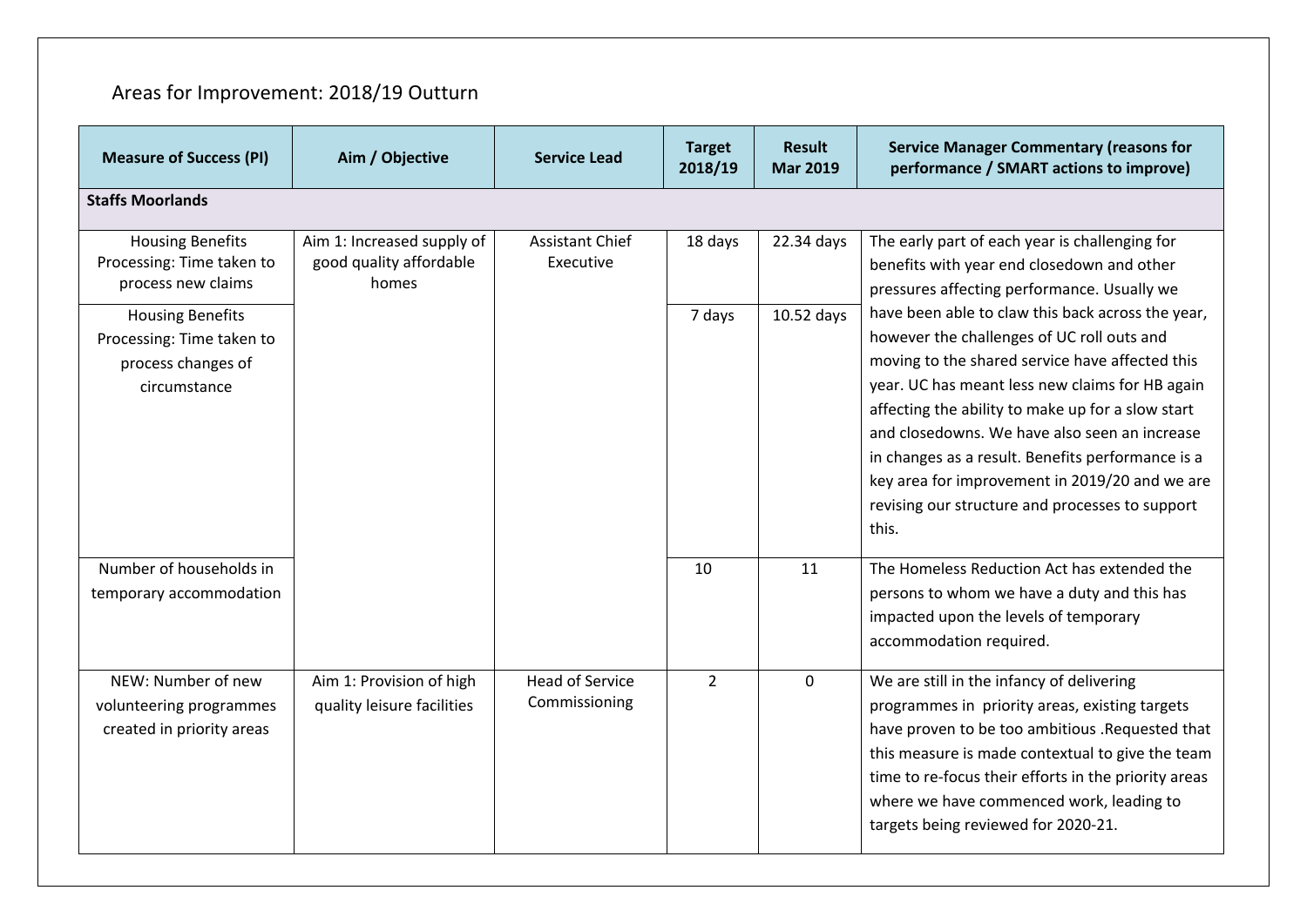| <b>Measure of Success (PI)</b>                                          | Aim / Objective                                                                          | Service Lead                   | <b>Target</b><br>2018/19 | <b>Result</b><br><b>Mar 2019</b> | <b>Service Manager Commentary (reasons for</b><br>performance / SMART actions to improve)                                                                                                                                                                                                                                                                                                                                                                                                                                                                                                                                                                                                                                                                                                                                                    |
|-------------------------------------------------------------------------|------------------------------------------------------------------------------------------|--------------------------------|--------------------------|----------------------------------|----------------------------------------------------------------------------------------------------------------------------------------------------------------------------------------------------------------------------------------------------------------------------------------------------------------------------------------------------------------------------------------------------------------------------------------------------------------------------------------------------------------------------------------------------------------------------------------------------------------------------------------------------------------------------------------------------------------------------------------------------------------------------------------------------------------------------------------------|
| <b>Website Quality: Socitm</b><br><b>Better Connected</b><br>assessment | Aim 2: Easily available<br>services provided right<br>first time                         | Head of OD &<br>Transformation | 4 stars                  | 3 stars                          | The next assessment is not due until August 2019                                                                                                                                                                                                                                                                                                                                                                                                                                                                                                                                                                                                                                                                                                                                                                                             |
| % of invoices paid in line<br>with terms of contract                    | Aim 2: Effective use of<br>financial and other<br>resources to ensure value<br>for money | <b>Head of Finance</b>         | 96%                      | 92%                              | The year end result has been affected by non-<br>replacement of a staff member and unforeseen<br>absences within the team. We are reviewing our<br>processes to maximise our efficiency and we<br>anticipate a reduction in invoices in the coming<br>year due to the outsourcing initiatives. We are<br>confident the targets for next year will be<br>achieved.                                                                                                                                                                                                                                                                                                                                                                                                                                                                            |
| % of corporate efficiency<br>savings met                                |                                                                                          |                                | 100% of<br>target        | 49%                              | The MTFP is balanced by means of the savings<br>detailed in the Efficiency and Rationalisation<br>Plan, which was approved in February 2017.<br>These savings were profiled over a 4 year period<br>running up to 2020/21, with an annual target set<br>for each year. Slippage in the delivery of the<br>2018/19 savings has led to a shortfall of £422,970<br>in the year necessitating the re-profiling of the<br>plan with the introduction of a fifth year, in which<br>to meet the savings requirement. The majority of<br>the unachieved savings are forecast to be<br>delivered in early 2019/20 with the remaining<br>planned savings being delivered by 2021/22. The<br>2019/20 to 2022/23 MTFP, approved in February<br>2019, provides more detail on the progress<br>achieved to date in the delivery of the planned<br>savings. |